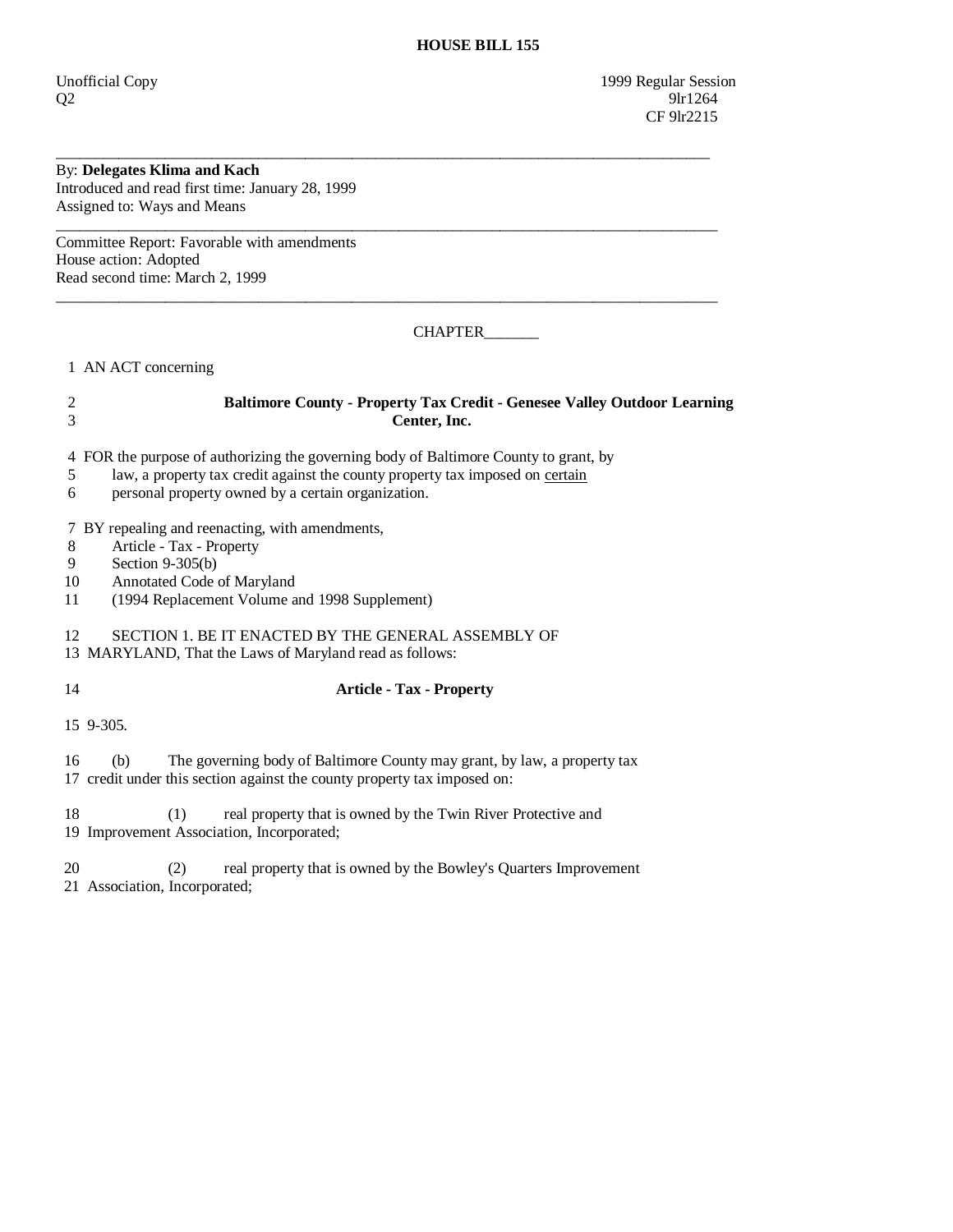| 1  | (3)<br>2 Association, Incorporated;                                                                          |       | real property that is owned by the Oliver Beach Improvement                                                                                               |  |  |  |
|----|--------------------------------------------------------------------------------------------------------------|-------|-----------------------------------------------------------------------------------------------------------------------------------------------------------|--|--|--|
| 3  | (4)<br>4 Association;                                                                                        |       | real property that is owned by the Baltimore County Game and Fish                                                                                         |  |  |  |
| 5  | (5)<br>6 Incorporated;                                                                                       |       | real property that is owned by the Eastfield Civic Association,                                                                                           |  |  |  |
| 7  | (6)<br>8 Association;                                                                                        |       | real property that is owned by the Rockaway Beach Improvement                                                                                             |  |  |  |
| 9  | (7)<br>10 of Maryland;                                                                                       |       | real property that is used only for and occupied by the Fire Museum                                                                                       |  |  |  |
| 11 | (8)                                                                                                          |       | real property that is owned by the Carney Rod and Gun Club;                                                                                               |  |  |  |
| 12 | (9)<br>13 for which credit:                                                                                  |       | real property improvements that promote business redevelopment,                                                                                           |  |  |  |
| 14 | 15 eligible; and                                                                                             | (i)   | the governing body shall define by law what improvements are                                                                                              |  |  |  |
| 16 |                                                                                                              | (ii)  | on reassessment by the supervisor, the governing body shall<br>17 determine the credit as a percentage of the actual cost of the improvements;            |  |  |  |
| 18 | each unit of a condominium (as both are defined in § 11-101 of the<br>(10)<br>19 Real Property Article), if: |       |                                                                                                                                                           |  |  |  |
| 20 | 22 and                                                                                                       | (i)   | the governing body of the county consults with the council of<br>21 unit owners (as defined in § 11-101 of the Real Property Article) of the condominium; |  |  |  |
| 23 | 25 otherwise be the responsibility of the county;                                                            | (ii)  | the council of unit owners provides services or maintains<br>24 common elements (as defined in § 11-101 of the Real Property Article) that would          |  |  |  |
| 26 | (11)<br>27 improvements to the land if:                                                                      |       | dwellings, the land on which the dwelling is located and other                                                                                            |  |  |  |
| 28 | 30 association of members;                                                                                   | (i)   | the dwelling is in a homeowners' association where the dwelling<br>29 has a declaration of covenants or restrictive covenants that may be enforced by an  |  |  |  |
| 31 | 32 association; and                                                                                          | (ii)  | the governing body of the county consults with the homeowners'                                                                                            |  |  |  |
| 33 |                                                                                                              | (iii) | the governing body of the county determines that the<br>34 homeowners' association provides services that would otherwise be the responsibility           |  |  |  |

35 of the county;